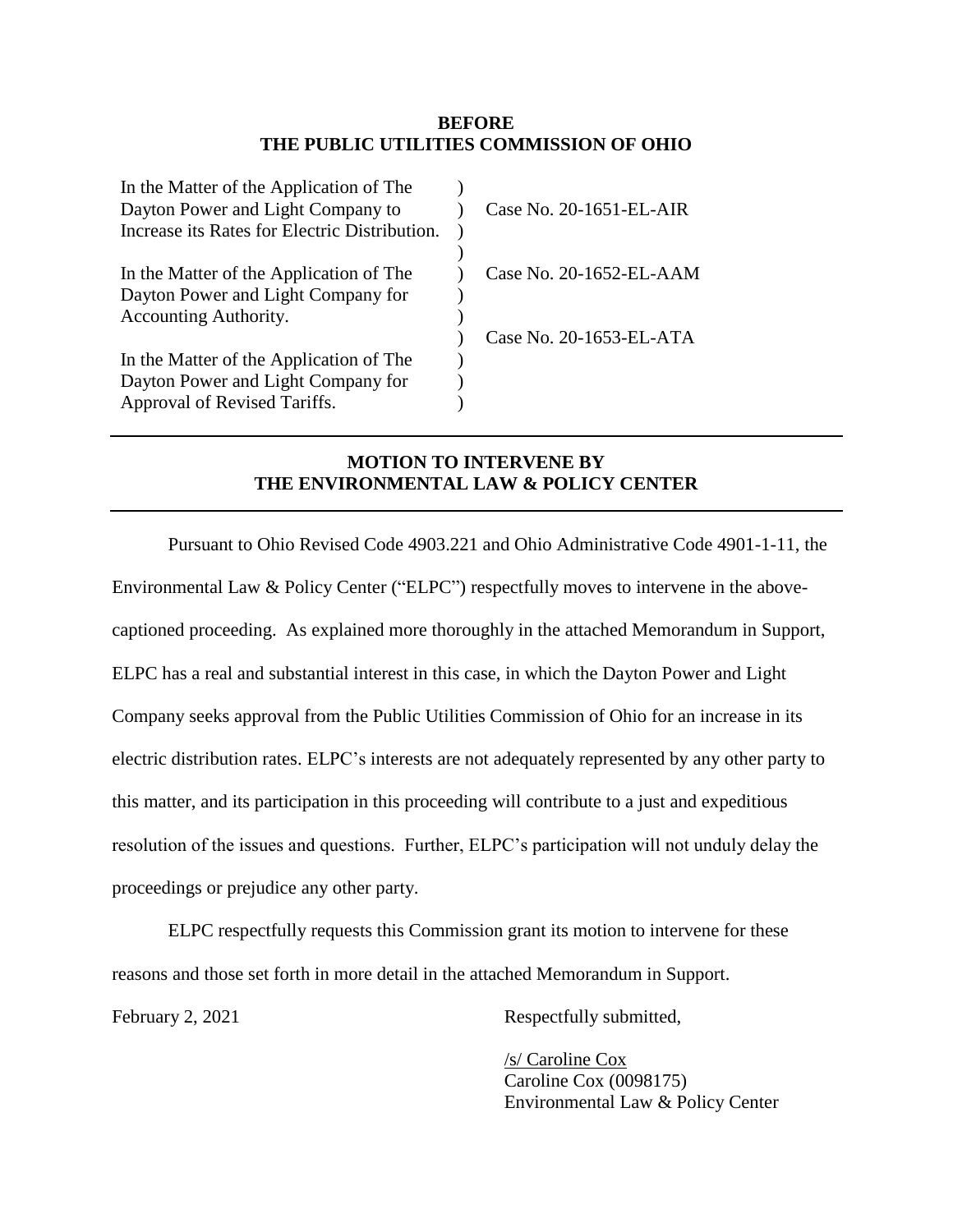21 W. Broad Street, 8th Floor Columbus, OH 43215 (865) 803–1778 [ccox@elpc.org](mailto:ccox@elpc.org)

*Counsel for the Environmental Law & Policy Center*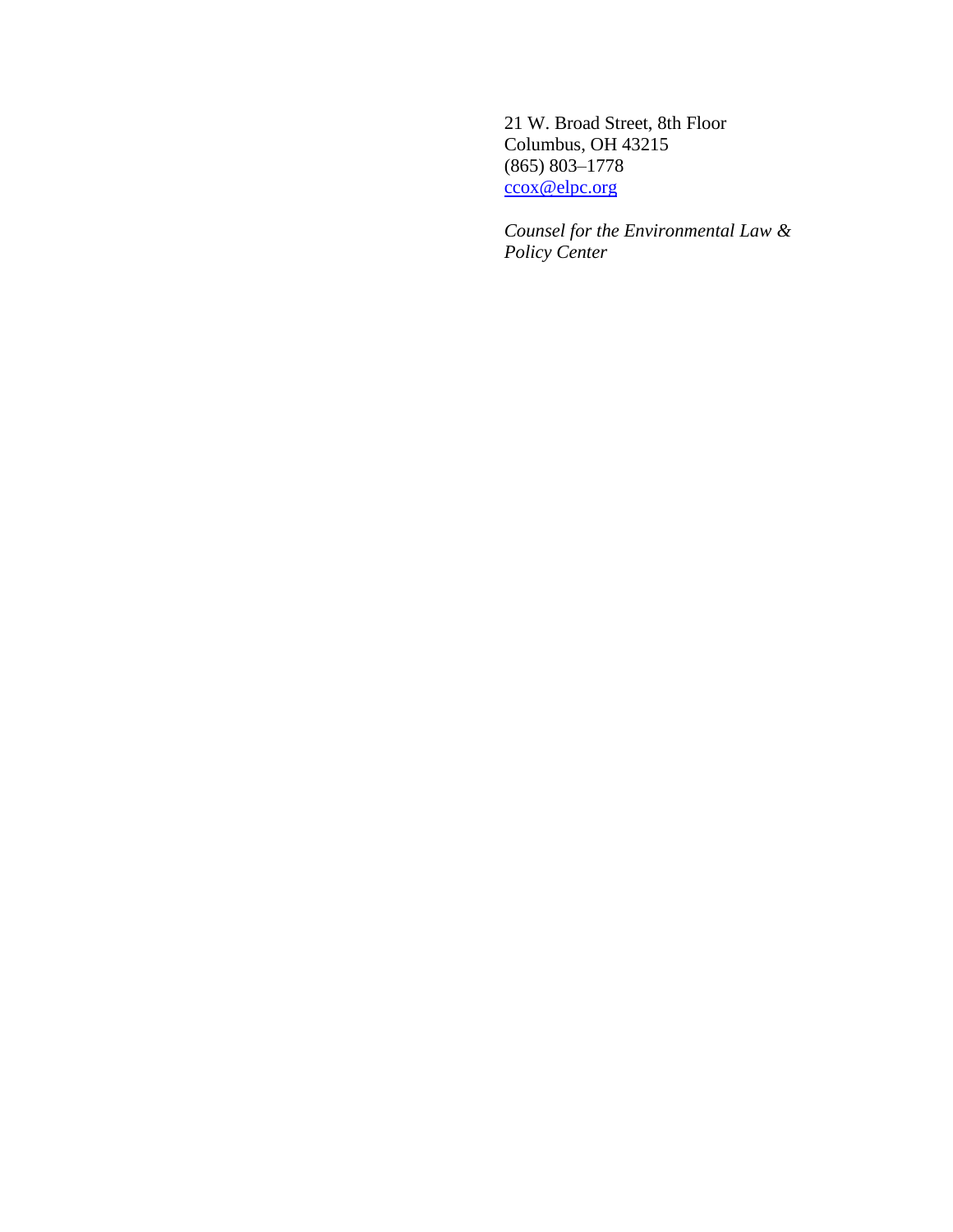## **BEFORE THE PUBLIC UTILITIES COMMISSION OF OHIO**

| In the Matter of the Application of The<br>Dayton Power and Light Company to<br>Increase its Rates for Electric Distribution. | Case No. 20-1651-EL-AIR |
|-------------------------------------------------------------------------------------------------------------------------------|-------------------------|
|                                                                                                                               |                         |
| In the Matter of the Application of The                                                                                       | Case No. 20-1652-EL-AAM |
| Dayton Power and Light Company for                                                                                            |                         |
| Accounting Authority.                                                                                                         |                         |
|                                                                                                                               | Case No. 20-1653-EL-ATA |
| In the Matter of the Application of The                                                                                       |                         |
| Dayton Power and Light Company for                                                                                            |                         |
| Approval of Revised Tariffs.                                                                                                  |                         |
|                                                                                                                               |                         |

## **MEMORANDUM IN SUPPORT OF THE MOTION TO INTERVENE BY THE ENVIRONMENTAL LAW & POLICY CENTER**

Ohio Revised Code 4903.221 states that "[a]ny other person who may be adversely affected by a public utilities commission proceeding may intervene in such proceeding" provided the Public Utilities Commission of Ohio ("Commission") makes certain determinations. The Environmental Law & Policy Center ("ELPC") is a non-profit environmental advocacy organization whose mission is to improve the Midwest's environmental quality and economic development. As a regional organization with a presence and members in Ohio, ELPC and its members may be adversely affected by the outcome of this proceeding, and its interests are not adequately represented by the other parties in the case.

R.C. 4903.221 requires the Commission to consider four factors when presented with a motion to intervene. Ohio Administrative Code 4901-11-1 similarly provides that the Commission shall consider five factors when weighing a motion to intervene. ELPC's motion meets all of the factors required by statute and rule.

Pursuant to R.C. 4903.221, the Commission must consider: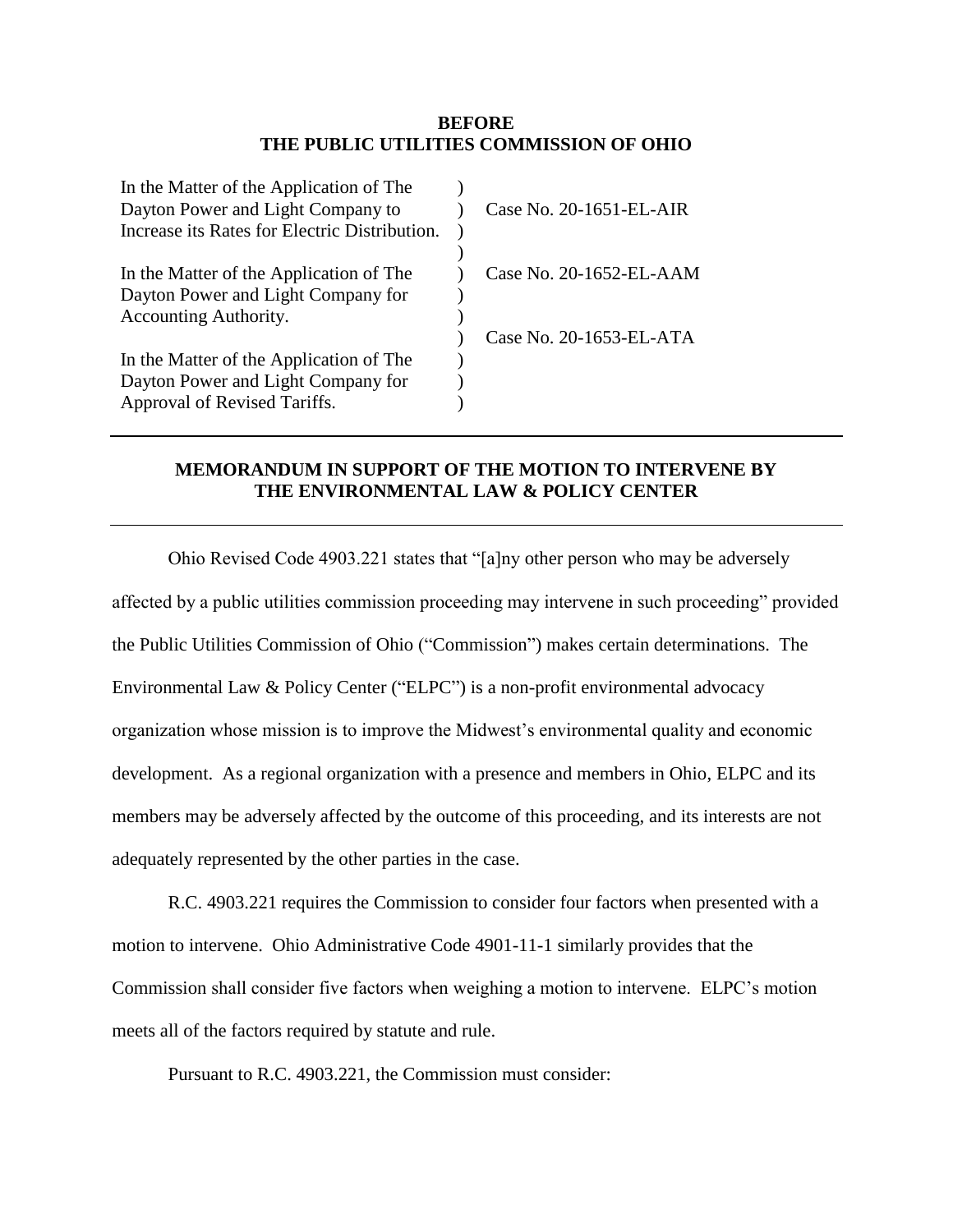- (1) The nature and extent of the prospective intervenor's interest;
- (2) The legal position advanced by the prospective intervenor and its probable relation to the merits of the case;
- (3) Whether the intervention by the prospective intervenor will unduly prolong or delay the proceedings; [and]
- (4) Whether the prospective intervenor will significantly contribute to full development and equitable resolution of the factual issues.

R.C. 4903.221(B).

With respect to the first factor, ELPC has a substantial interest in the application of the Dayton Power and Light Company ("DP&L") to increase its electric distribution rates. ELPC has an interest in ensuring the protection and promotion of cost-effective clean and efficient energy in the state. Further, ELPC has members in Ohio and its work focuses on Ohio energy and environmental issues. DP&L's application affects these interests because it proposes to change DP&L's rates and to implement voluntary energy efficiency programs. These changes could alter the savings available to DP&L customers who pursue clean energy options such as energy efficiency measures or distributed generation. ELPC participated in DP&L's last rate case, No. 15-1830-EL-AIR *et al.* as well as other base rate cases including AEP Ohio, Case No. 20-585 *et al.* and Duke Energy Ohio, Case No. 17-32-EL-AIR *et al.*

As to the second factor, because of the potential impacts on ELPC and its Ohio members, ELPC seeks to ensure DP&L's application meets the pertinent legal requirements, and, if not, recommend appropriate solutions. Additionally, ELPC seeks the Commission's careful scrutiny of DP&L's proposed energy efficiency programs to ensure their effectiveness and benefits. ELPC also seeks the Commission's thorough review of the reasonableness of DP&L's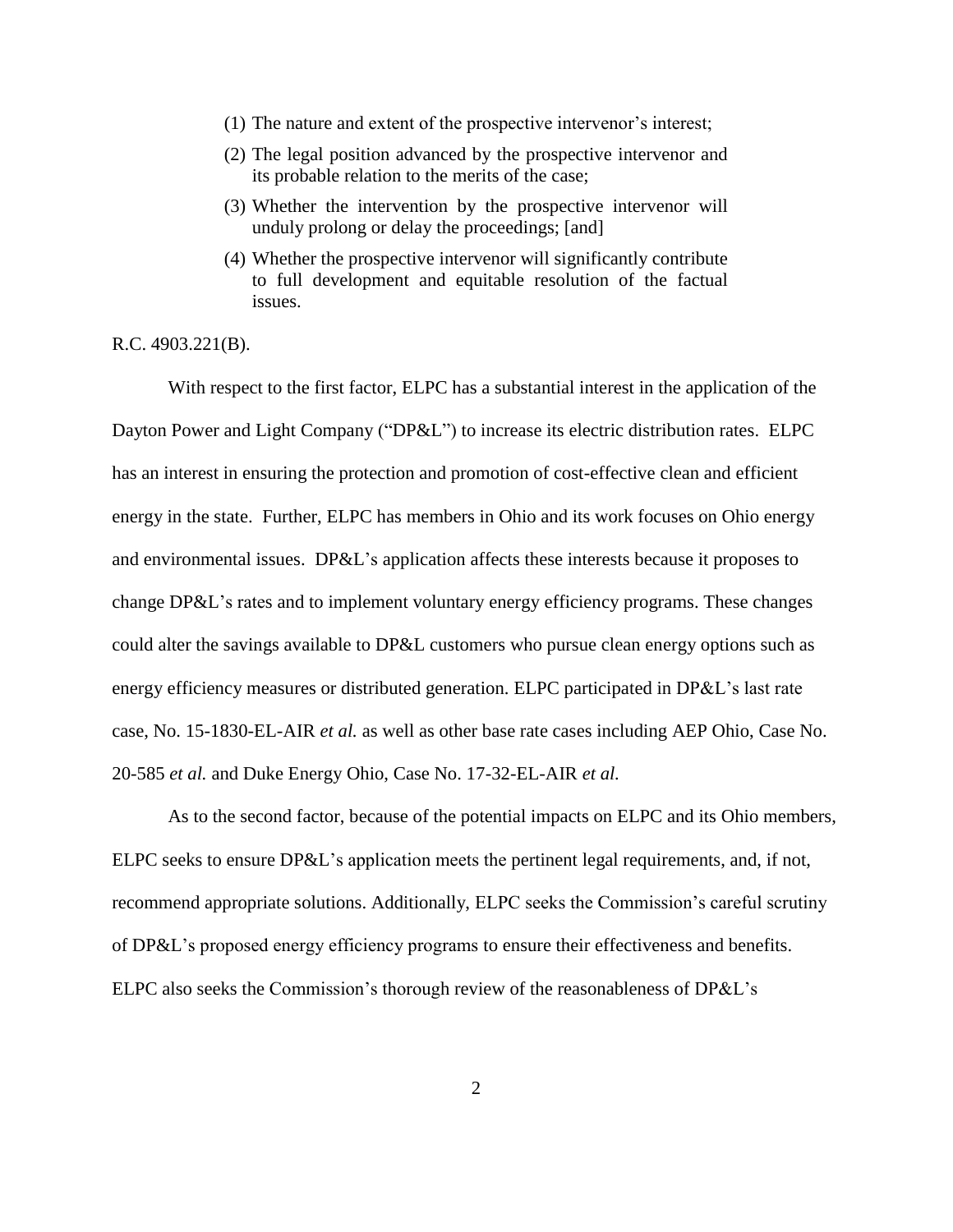application, which implicates ELPC's interest in advocating for electric rates that are compatible with effective use of clean energy resources.

Under the third factor, ELPC's inclusion will not unduly delay or prolong the proceeding. The Commission has not yet set a procedural schedule for the case, and ELPC is committed to working within any schedule that is imposed by this Commission to achieve the efficient and orderly disposition of the questions presented.

Finally, ELPC will significantly contribute to the full development and resolution of the proceeding by bringing its unique perspective to bear. ELPC has expertise and experience throughout the Midwest regarding clean energy policy that will help develop the record and aid in resolving issues in the case. ELPC has participated in multiple proceedings in Ohio as well as other states regarding distribution rate design and efficiency.

Similarly, ELPC meets the requirements set forth in Ohio Admin. Code 4901-11-1(B):

- (1) The nature and extent of the prospective intervenor's interest;
- (2) The legal position advanced by the prospective intervenor and its probable relation to the merits of the case;
- (3) Whether the intervention by the prospective intervenor will unduly prolong or delay the proceedings;
- (4) Whether the prospective intervenor will significantly contribute to full development and equitable resolution of the factual issues; [and]
- (5) The extent to which the person's interest is represented by existing parties.

The first four factors mirror those in R.C. 4903.221, and for the reasons stated above, ELPC

meets those factors. As to the fifth, ELPC maintains that no other party can adequately represent

its interests as a regional environmental advocacy organization that also focuses on

environmentally friendly economic development, including new manufacturing and job creation.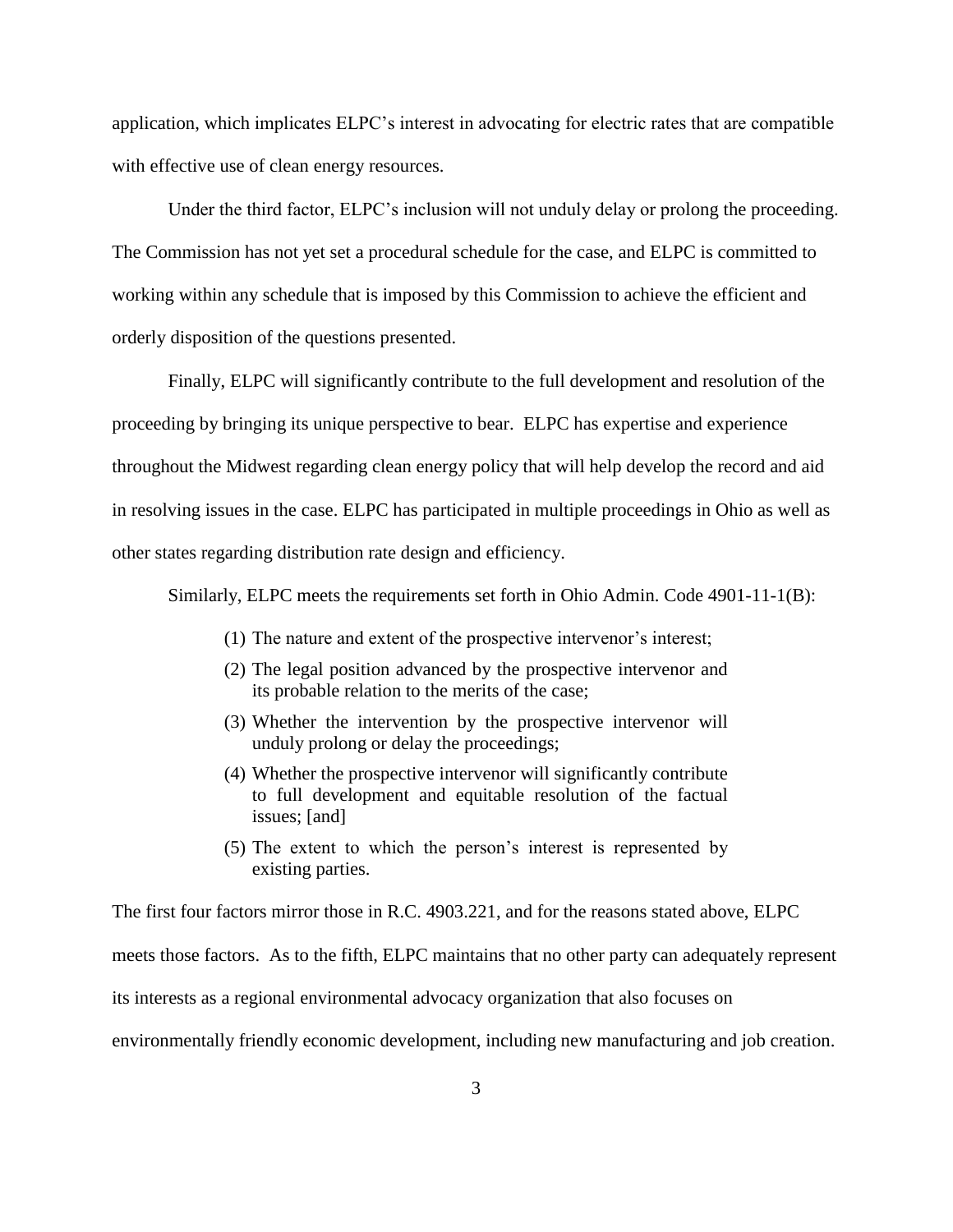Finally, this Commission's policy is to "encourage the broadest possible participation in its proceedings." *Cleveland Elec. Illum. Co.,* Case No. 85-675-EL-AIR, Entry at 2 (January 14, 1986). ELPC's inclusion in this proceeding will contribute to this goal of broad participation in PUCO proceedings.

Because ELPC meets the criteria set forth in both R.C. 4903.221 and Ohio Adm. Code 4901-11-1, it respectfully asks this Commission to grant its motion to intervene in the abovecaptioned proceedings.

Respectfully submitted,

/s/ Caroline Cox Caroline Cox (0098175) Counsel of Record Environmental Law & Policy Center 21 W. Broad Street, Floor 8 Columbus, OH 43215 (865) 803–1778 [ccox@elpc.org](mailto:ccox@elpc.org)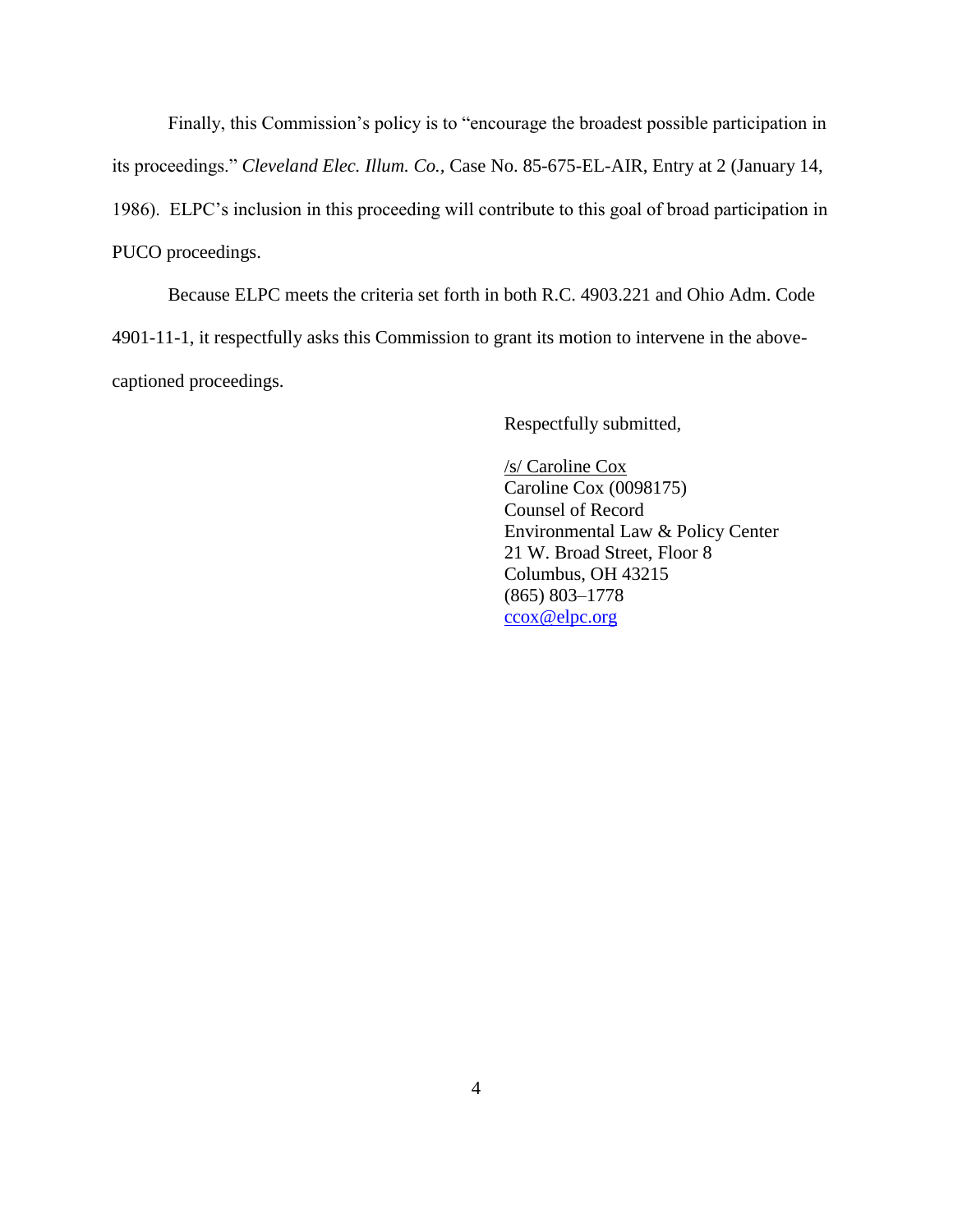#### **CERTIFICATE OF SERVICE**

I hereby certify that a true copy of the foregoing Motion to Intervene submitted on behalf of the Environmental Law & Policy Center was filed electronically through the Docketing Information System of the Public Utilities Commission of Ohio on February 2, 2021. The PUCO's e-filing system will electronically serve notice of the filing of this document on counsel for all parties.

> /s/ Caroline Cox Caroline Cox (0098175) Counsel of Record Environmental Law & Policy Center 21 W. Broad Street, Floor 8 Columbus, OH 43215 (865) 803–1778 [ccox@elpc.org](mailto:ccox@elpc.org)

#### **Service List:**

[jsharkey@ficlaw.com;](mailto:jsharkey@ficlaw.com) [djireland@ficlaw.com;](mailto:djireland@ficlaw.com) [chollon@ficlaw.com;](mailto:chollon@ficlaw.com) [MICHAEL.SCHULER@AES.COM;](mailto:MICHAEL.SCHULER@AES.COM) [lindsey.molter@puco.ohio.gov;](mailto:lindsey.molter@puco.ohio.gov) [mkurtz@BKLlawfirm.com;](mailto:mkurtz@BKLlawfirm.com) [kboehm@BKLlawfirm.com;](mailto:kboehm@BKLlawfirm.com) [jkylercohn@BKLlawfirm.com;](mailto:jkylercohn@BKLlawfirm.com) [Bojko@carpenterlipps.com;](mailto:Bojko@carpenterlipps.com) [patricia.schabo@puco.ohio.gov;](mailto:patricia.schabo@puco.ohio.gov) [michael.williams@puco.ohio.gov;](mailto:michael.williams@puco.ohio.gov) [paul@carpenterlipps.com;](mailto:paul@carpenterlipps.com) [christopher.healey@occ.ohio.gov;](mailto:christopher.healey@occ.ohio.gov) [ambrosia.wilson@occ.ohio.gov;](mailto:ambrosia.wilson@occ.ohio.gov) [john.finnigan@occ.ohio.gov;](mailto:john.finnigan@occ.ohio.gov) [Jodi.bair@ohioattorneygeneral.gov;](mailto:Jodi.bair@ohioattorneygeneral.gov) [Kyle.kern@ohioattorneygeneral.gov;](mailto:Kyle.kern@ohioattorneygeneral.gov) [Chelsea.fletcher@ohioattorneygeneral.gov;](mailto:Chelsea.fletcher@ohioattorneygeneral.gov) [Stephanie.Chmiel@ThompsonHine.com;](mailto:Stephanie.Chmiel@ThompsonHine.com)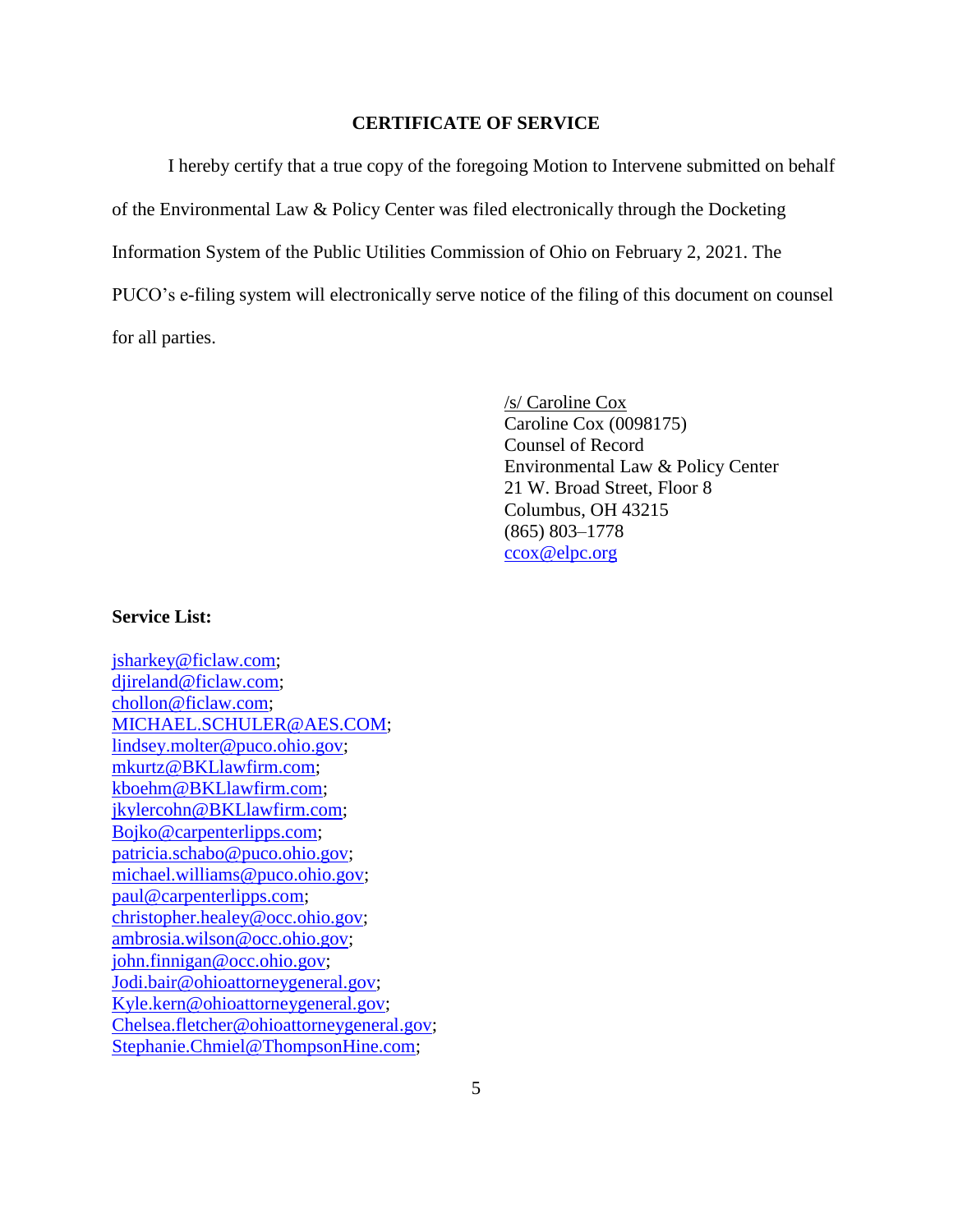[Kevin.Oles@ThompsonHine.com;](mailto:Kevin.Oles@ThompsonHine.com) [mpritchard@mcneeslaw.com;](mailto:mpritchard@mcneeslaw.com) [rglover@mcneeslaw.com;](mailto:rglover@mcneeslaw.com) [bmckenney@mcneeslaw.com;](mailto:bmckenney@mcneeslaw.com) [bethany.allen@igs.com;](mailto:bethany.allen@igs.com) [joe.oliker@igs.com;](mailto:joe.oliker@igs.com) [michael.nugent@igs.com;](mailto:michael.nugent@igs.com) [evan.betterton@igs.com;](mailto:evan.betterton@igs.com) [Fdarr2019@gmail.com;](mailto:Fdarr2019@gmail.com) [rdove@keglerbrown.com;](mailto:rdove@keglerbrown.com) [cgrundmann@spilmanlaw.com;](mailto:cgrundmann@spilmanlaw.com) [dwilliamson@spilmanlaw.com;](mailto:dwilliamson@spilmanlaw.com)